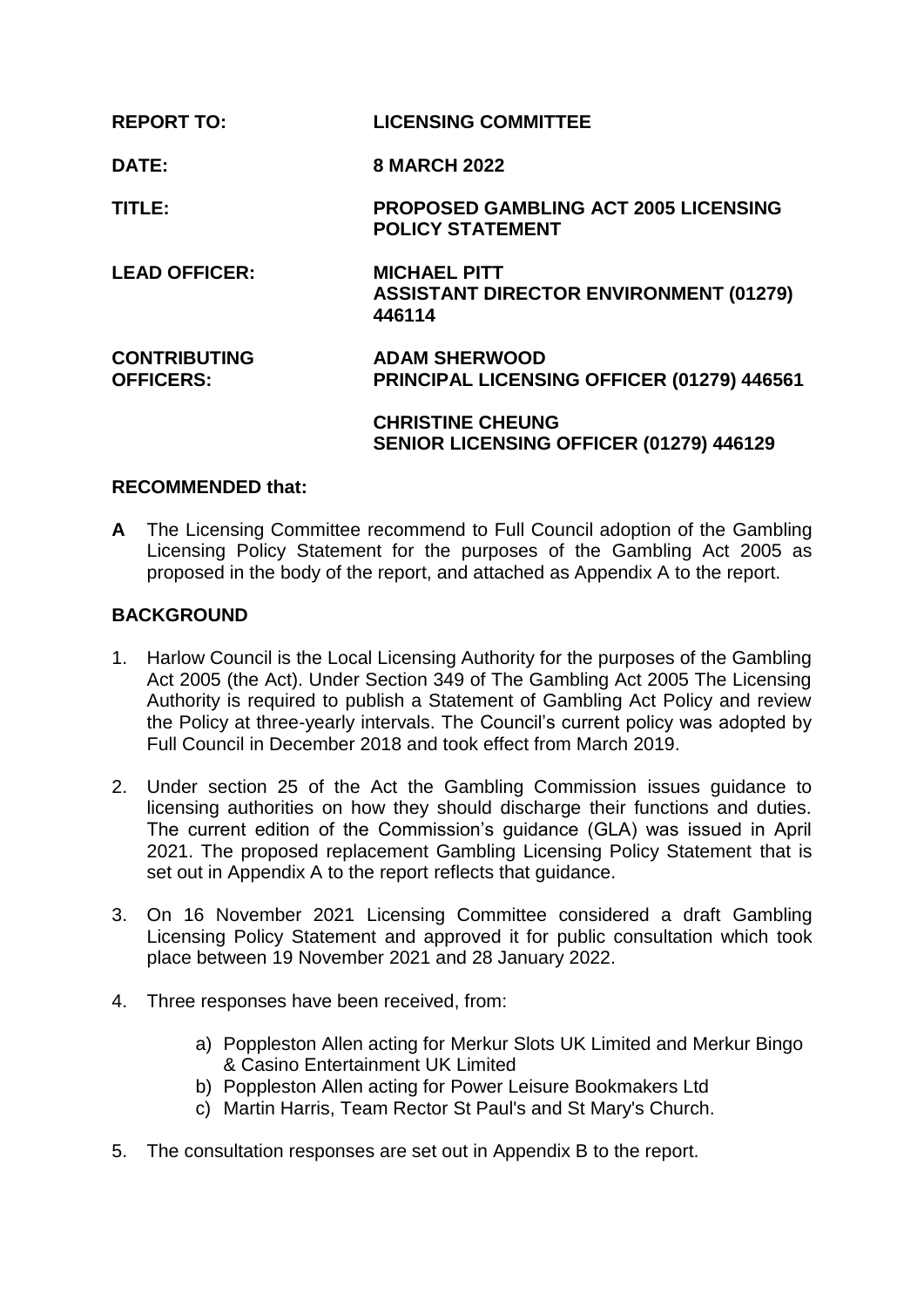## **ISSUES/PROPOSALS**

- 6. The Licensing Team have considered the consultation responses received and, as a consequence, has proposed appropriate amendments to the draft policy. The changes made reflect the Gambling Commission's Licence Conditions and Codes of Practice (LCCP/Social Responsibility Codes) while ensuring child protection is given appropriate weight in the application process.
- 7. A new district map in Annex D to the Policy also now identifies premises and other relevant areas to be considered as part of any Local Area Risk Assessment. So that changes from the existing policy can be readily identified, the text in Appendix A is coded as follows:
	- a) Black the text of the existing policy
	- b) Red & Green amendments to form the consultation draft
	- c) Blue proposed amendments following consultation
	- d) Struck though text to be removed
- 8. It is proposed that the amended Gambling Licensing Policy Statement as attached at Appendix A to this report, subject to struck through text being omitted and without colour coding, be recommended for adoption at the next Full Council meeting.
- 9. It is proposed that a further review of the Council's Gambling Licensing Policy Statement be carried out in the light of the White Paper, now anticipated in May 2022, following the Government's review of the Gambling Act 2005.

## **IMPLICATIONS**

**Strategic Growth and Regeneration**  None specific. **Author: Andrew Bramidge, Director of Strategic Growth and Regeneration** 

#### **Finance**

None specific. **Author: Simon Freeman, Deputy to the Chief Executive and Director of Finance**

## **Housing**

None specific. **Author: Andrew Murray, Director of Housing** 

#### **Communities and Environment**

As set out in the report. **Author: Jane Greer, Director of Communities and Environment**

#### **Governance and Corporate Services**

The Council is under a duty to review its Gambling Act Policy every three years and to consult on any changes. The Council has fulfilled its requirement